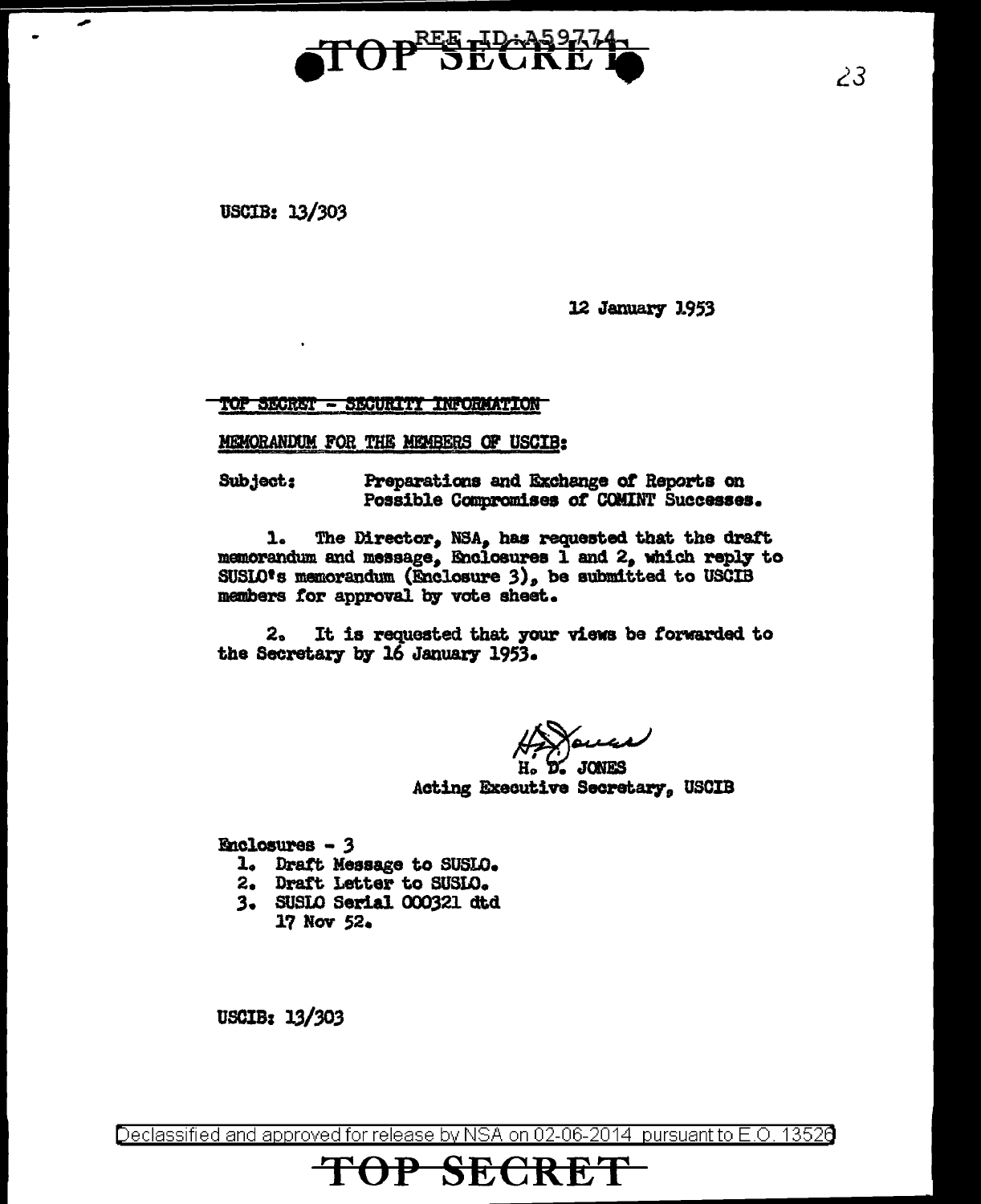

FROM: DIRNSA

DRAFT/24 December 1952

SUSLO. LONDON TO<sub>2</sub>

 $W_L$ 

REUR SERIAL ØØØ321 DATED 17 NOVEMBER 1952, USCIB CONSIDERS LSIB PROPOSALS TO BE REASONABLE BASIS FOR EVENTUAL AGREEMENT IN FORM OF ANNEXURE TO BRUSA AP-PENDIX B. ISIB PROPOSALS, AS INTERPRETED BY USCIB, WOULD NOT REQUIRE EXCHANGE OF INFORMATION RECARDING BREACHES OF NATIONAL COMINT SECURITY REGULATIONS WHEN SUCH BREACHES CANNOT BE PRESUMED TO HAVE COMPROMISED COMINT CODEWORDS OR TO HAVE REVEALED COMINT SUCCESSES. TO AVOID POSSIBLE MISUNDERSTANDING ON THIS POINT, USCIB PROPOSES REVISIONS TO DRAFT OF THE ANNEXURE. THESE PROPOSALS ARE BEING FORWARDED BY BAG.

Enclosure 1 with USCIB 13/303 dated 12 January 1953.

## **TOP SECRET**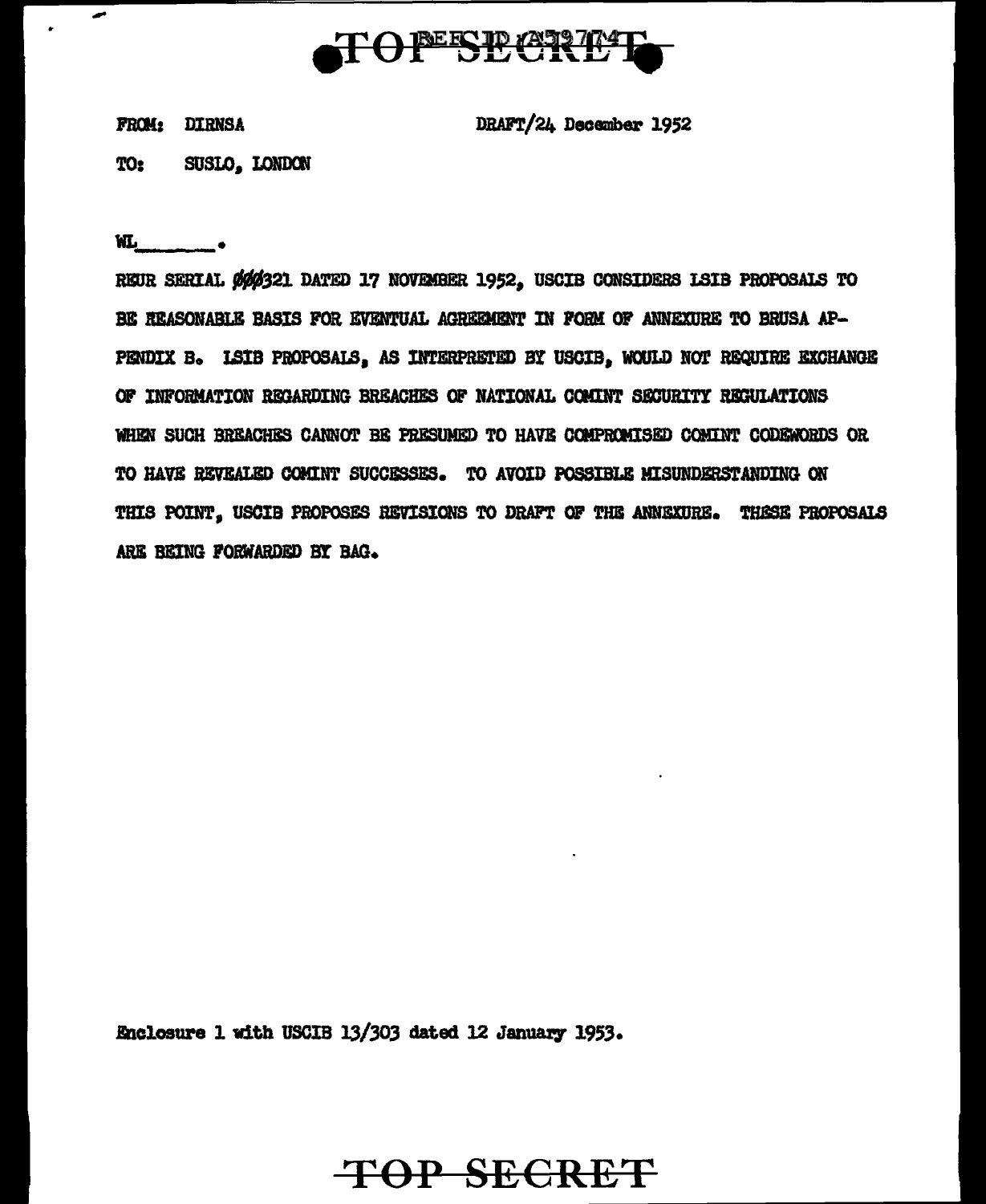

DRAFT/Serial:

## TO: Senior U.S. Liaison Officer London

1. Reference is made to WL \_\_\_\_\_. USCIB proposes that if the following statement is acceptable to ISIB, it should be annexed to Appendix B to the BRUSA Agreement:

(a) When it becomes known to either party that any breach of national COMINT security regulations has occurred and the breach can be presumed to have compromised COMINT codewords or to have revealed COMINT successes, the circumstances will be made known to the other party.

(b) When any other factor which can be presumed to have compromised COMINT codewords or to have revealed COMINT successes becomes known to either party. it shall inform the other of the circumstances.

(c) When evidence becomes available to either party that COMINT codewords, material, or successes have in fact been compromised, that party shall fully inform the other.

(d) When a significant change occurs in foreign cryptographic or signals security and either party suspects with reason that it be due to compromise of any kind, that party shall report to the other, stating reasons for its suspicion; and each party shall then keep the other fully informed of any information that may confirm or disprove such suspicion.

2. USCIB assumes that if ISIB agrees to the foregoing, ISIB will arrange for the production and distribution of the annexure.

> (Draft) RALPH J. CANINE Major General. US Army Director

Enclosure 2 with USCIB 13/303 dated 12 January 1953.

TOP SECRET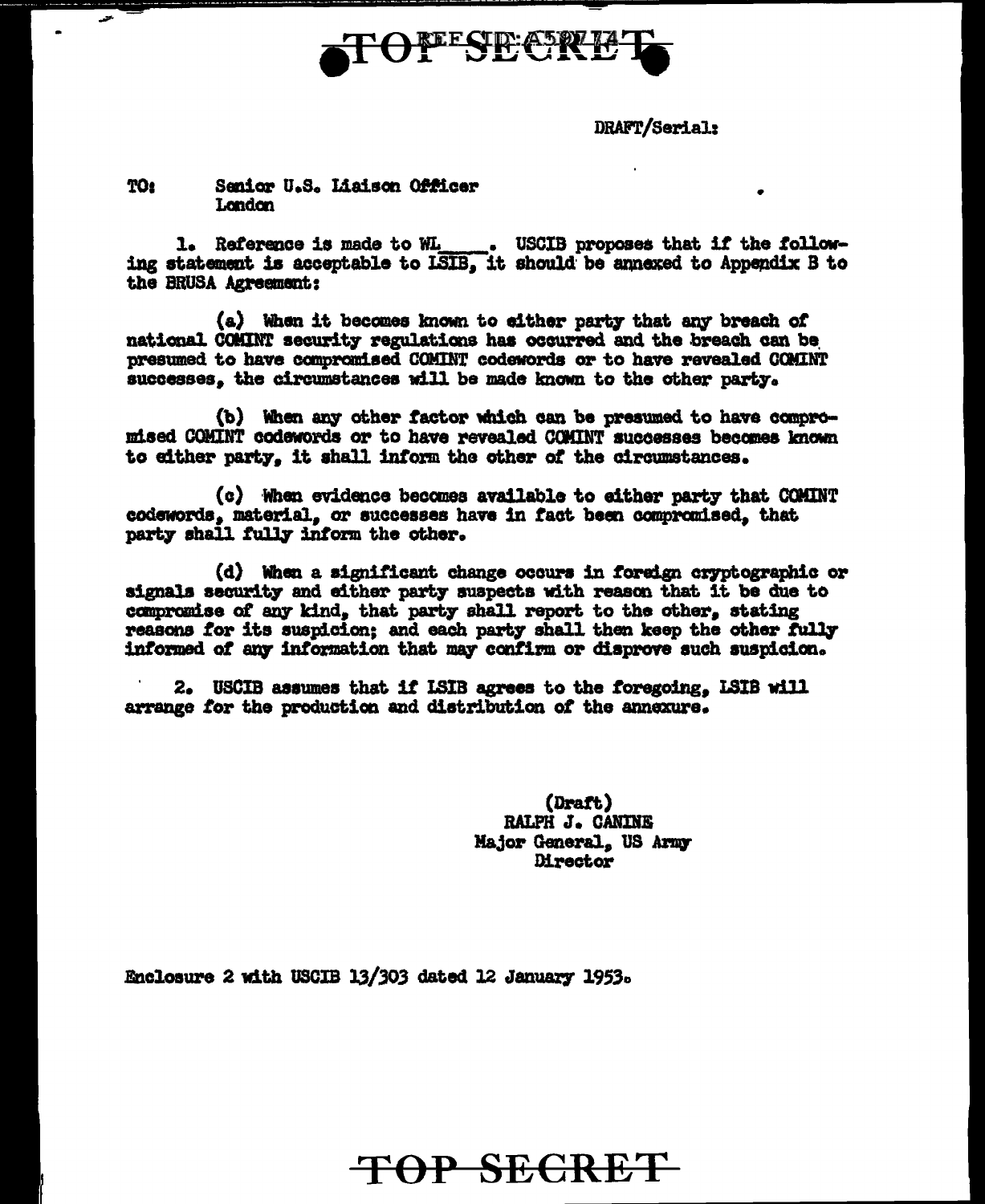

17 November 1952

TOP SECTION Security Information

Memorandum for: Director, National Security Agency

Subj: Preparations and Exchange of Reports on Possible Compromises of Comint Suscesses

- **Ref:**
- (a) USCIB Memo UC #000319, subject as above, of 27 August 1952
	- (b) SUSIO Massage 1M-291 of 15 October 1952
	- (c) SUSIO Message LN-347 of 14 November 1952

1. The following response to reference (a) has been received from the Director, GOHQ:

"1. LSIB has taken note of USCIB Directive No. 9 'Instructions for handling possible compromises of Comint successes', and of the arguments which supported its premalgation. The Board agrees that every effort should be made to detect and investigate, at the earliest, any definite or possible compromise of Comint success; and that formal arrangements for an exchange of reports between the U.S. and U.K. on such compomises, actual or suspected. would be of mutual advantage.

2. The 'Instructions and Regalations for the Security of Signal Intelligence' issued by LSIB in accordance with Appendix B to the BRUSA Agreement state explicitly that any breaches of those regulations must be reported to the Board, whose agent in this respect is the Director, GORD. This practice has been well observed by U.K. producers and recipients of Comint for some time past. Furthermore, any incidents which might be expected to have compromised the Comint codewords or to have revealed Comint successes have been reported to the U.S. authorities on behalf of ISIB. But LSIB accepts that these precautions are not sufficient in themselves and do not explicitly cover those cases to which USCIB has dream attention; when a significant change occurs in foreign cryptographic or signals security, when no immediate reason is evident for the loss, and when the possibility of compromise must be suspected and fully investigated.

3. LSIB therefore proposes the following as a basis of agreement between the two Boards:

(a) When any breach of national Comint security regulations or any other factor which can be presumed to have compromised Comint ecdewords or to have revealed Comint successes, becomes known to either party it shall inform the other;

(b) When evidence becomes available to either party that Comint codewords, material, or successes have in fact been compremised, that party shall inform the other: